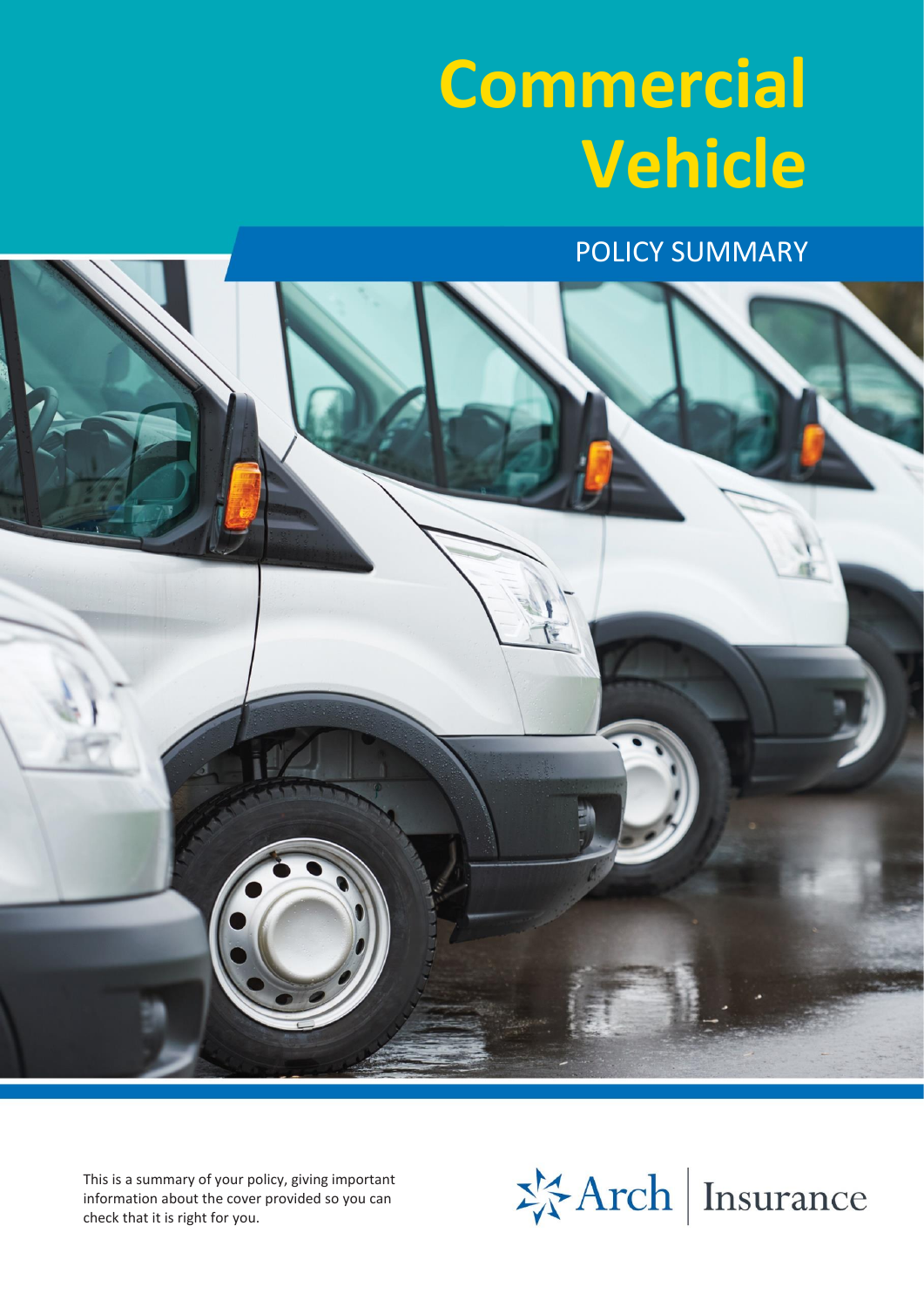## Arch Commercial Vehicle Policy Summary

## **Policy Summary**

This is a summary of the cover provided by your policy and does not contain the full terms and conditions of the cover, which can be found in the policy document. It is important that you make a fair presentation of the risk to us and read the policy document carefully when you receive it.

## **Insurance Provider**

Your insurer will be

**Arch Insurance (UK) Limited,** *Registered address:*  5 th Floor, Plantation Place South 60 Great Tower Street London EC3R 5AZ

Authorised by the Prudential Regulation Authority and regulated by the Financial Conduct Authority and the Prudential Regulation Authority. FCA Register Number 229887

With the exception of certain sections within your policy wording, which may be covered by another named insurer.

## **Key Covers, Features and Exceptions**

Your policy includes key covers, features and exceptions which are detailed in your policy documentation.

## **Type of Insurance**

This policy provides cover for your vehicles. The cover provided is Comprehensive or Third Party Fire and Theft depending on the cover basis selected by you.

## **Territory**

Your policy provides cover for your vehicles in the UK, Isle of Man and Channel Islands. Foreign use can be covered if you request and we agree.

## **Policy Term and Premium Payment**

The duration of the policy is 12 months from cover inception date, or as detailed in your policy schedule. Your insurance agent will tell you how you can pay the premiums.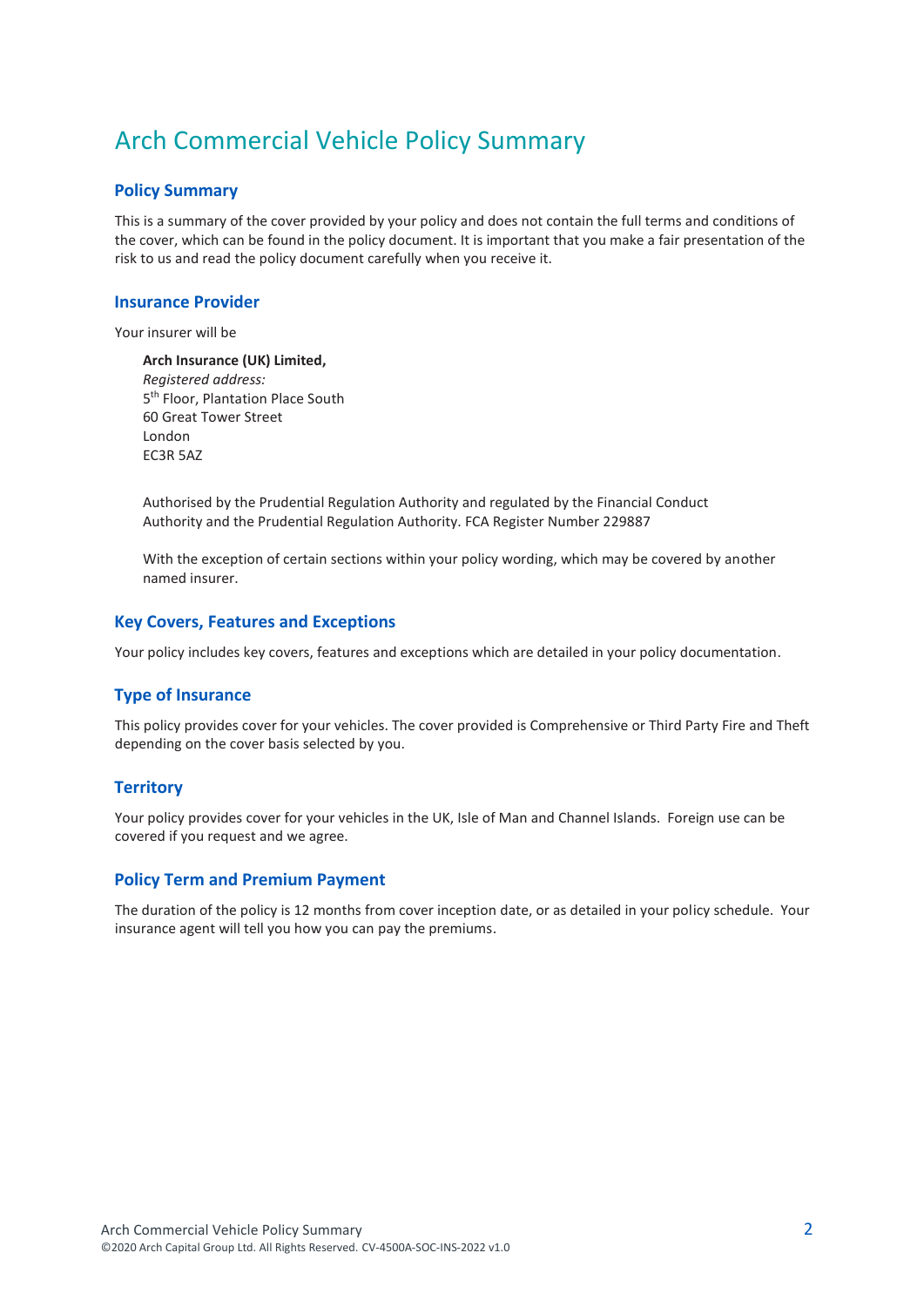# Commercial Vehicle Policy

## **Cover, Features and Benefits**

|                                                                                                                                                                                                                                             | <b>Comprehensive</b> | <b>Third Party Fire</b><br>and Theft |
|---------------------------------------------------------------------------------------------------------------------------------------------------------------------------------------------------------------------------------------------|----------------------|--------------------------------------|
| Liability to others in respect of death or injury<br>(unlimited)                                                                                                                                                                            |                      |                                      |
| Liability for damage to other peoples' property (limit<br>£5,000,000)                                                                                                                                                                       |                      |                                      |
| Legal costs: incurred with our written consent in<br>connection with a claim against you                                                                                                                                                    |                      |                                      |
| Liability to others whilst towing a trailer or caravan                                                                                                                                                                                      |                      |                                      |
| Loss or damage to your vehicle                                                                                                                                                                                                              |                      | <b>Fire and Theft</b><br>claims only |
| Glass repair or replacement (unlimited)                                                                                                                                                                                                     |                      | X                                    |
| Loss or damage to in-car entertainment, (unlimited for<br>manufacturers own and £750 limit if not)                                                                                                                                          |                      | <b>Fire and Theft</b><br>claims only |
| Loss of keys (limit £1000)                                                                                                                                                                                                                  |                      |                                      |
| Personal belongings (limit £250)                                                                                                                                                                                                            |                      | Х                                    |
| Medical expenses (limit £250)                                                                                                                                                                                                               |                      |                                      |
| Motor Legal Protection<br>Provided by DAS Legal Expenses Insurance Company<br>Ltd (DAS): Assistance with recovering uninsured losses<br>if involved in a non-fault accident (limit £250,000) and<br>including additional support helplines. |                      |                                      |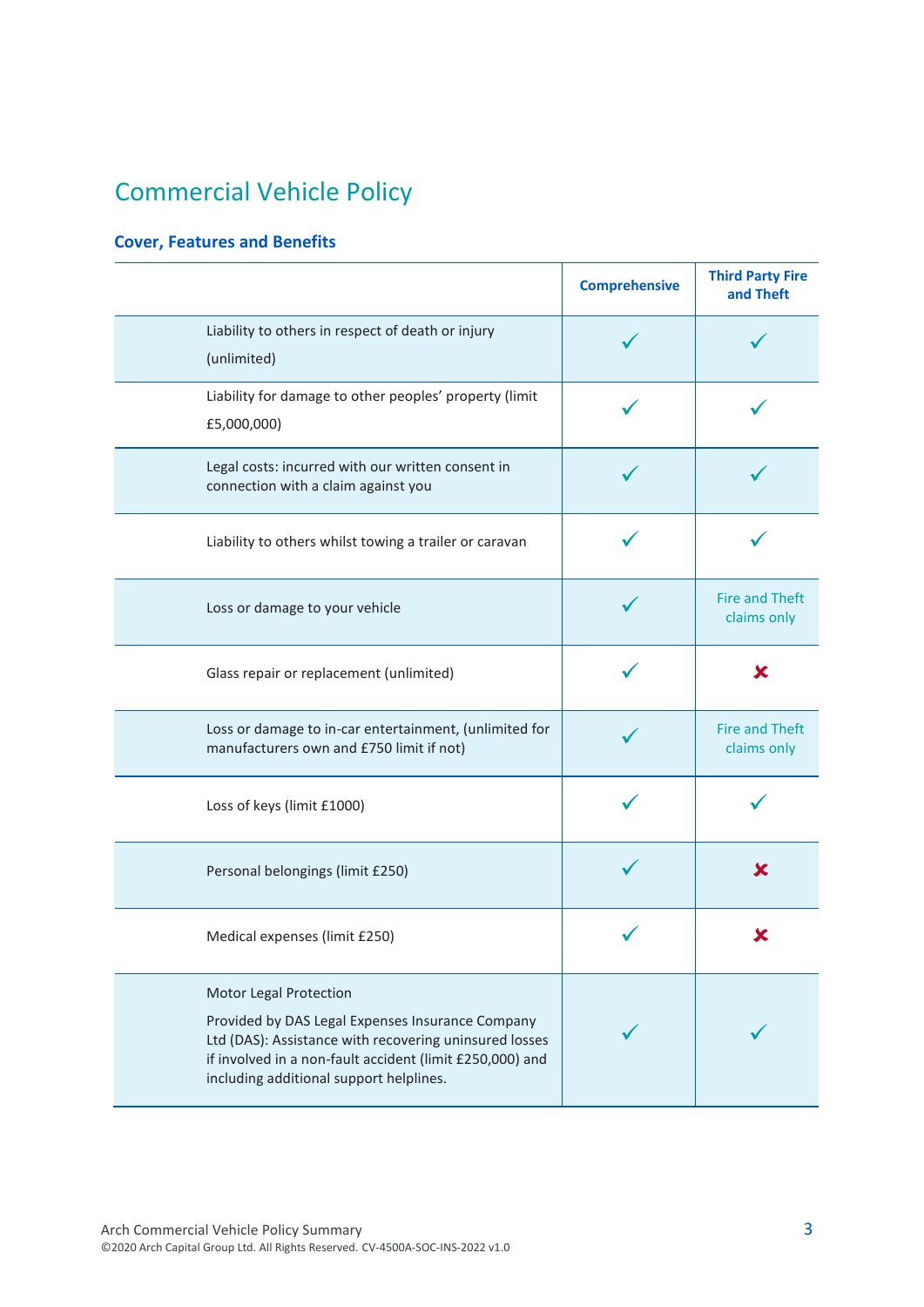## **Significant Exceptions and Limitations**

*Please refer to your policy document for full details.*

- **E** Loss of use Wear and tear Failures breakdowns or breakages of mechanical electronic or computer equipment
- Damage to tyres unless caused by an accident
- Loss of or damage to your vehicle or its contents by theft or attempted theft or an unauthorised person taking and driving it will not be covered if it has been left unlocked left with the keys in it left with the windows roof panel or roof open (in the case of a convertible vehicle) or reasonable precautions have not been taken to protect it
- Any legal liability caused directly or indirectly by terrorism or any similar event. This exception does not apply where such liability is required to be covered under the Road Traffic Acts. This exception does not apply to damage to your vehicle
- Death or injury to any employee of the person insured which arises out of or in the course of such employment except where such liability is required to be covered under the Road Traffic Acts
- Anyone who is insured under any other policy
- Any accident injury loss or damage whilst any vehicle is being used in or on an airport or airfield
- **■** Under the Motor Legal Protection section: claims where the lawyer appointed for you does not believe that you will be more likely than not to win your case, and the choice of your own lawyer (except when legal proceedings start or if there is a conflict of interest)

## **Your Obligations**

*Please refer to your policy document for full details.*

You must:

- Make a fair presentation to us of the risk at the start, renewal or variation of the policy
- Tell us if there are changes to the risk
- Maintain your vehicle in a roadworthy condition
- Take all reasonable steps to avoid injury, damage or any other claim
- Comply with the policy conditions
- Cooperate with the insurers in the event of a claim
- Pay the premium

## **How to make a Claim**

If you need to report or make a claim for Accident, Fire, Theft, Vandalism or Windscreen contact our helpline which is open 24 hours a day 365 days a year on **0333 207 2262**. Alternatively call **+44 20 3023 3383** from outside the United Kingdom.

It is important that You notify Us of any Accident at the earliest opportunity, if safe to do so from the scene of the accident. This will help Us to give You the best service as well as control the claim costs and the future cost of Your insurance.

If you need help to recover your uninsured losses in the event you are involved in a non-fault accident, you should call the DAS helpline which is open 24 hours a day, 365 days a year on **02920 857 238**. You should still report the claim as normal on **0333 207 2262**.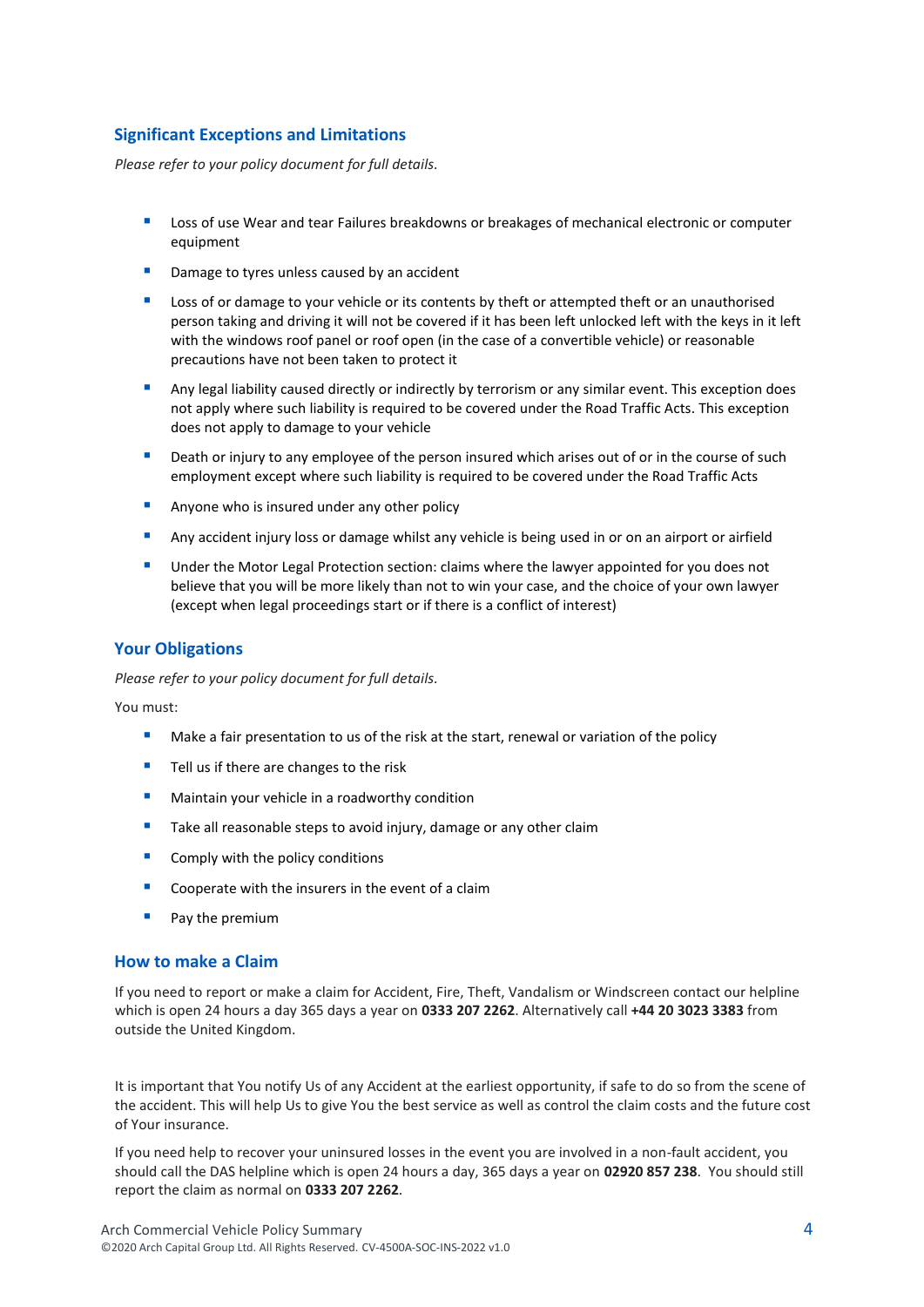## **Cancellation**

If this cover does not meet with your requirements please return all your documents and Motor Certificate(s) to your insurance agent who arranged the cover within 14 days of receipt. We will return any premium paid in full so long as your vehicle has not been written off as the result of a claim under the insurance.

If you wish to terminate the cover at any other time please contact your insurance agent, and any return premium will be as stated in the policy document. If you have made a claim, there will be no return of premium.

We may cancel this policy or any part thereof by giving 7 days notice to your last known address or in the case of Northern Ireland to the Department of the Environment Northern Ireland.

You shall be entitled to the return of a proportionate part of the premium in respect of the unexpired period of insurance.

## **How to Complain**

If You have any enquiry arising from Your policy please contact your insurance agent who arranged it for you, quoting the Policy number in all cases.

If you have a complaint please write to the Complaints Manager, Arch Insurance (UK) Ltd,

5th Floor, Plantation Place South, 60 Great Tower Street, London EC3R 5AZ [complaints@archinsurance.co.uk](mailto:complaints@archinsurance.co.uk)

After this action, if you are still not satisfied with the way your complaint has been dealt with, your complaint may also be referred to the Financial Ombudsman Service. The address is:

**Financial Ombudsman Service**  Exchange Tower London E14 9SR [www.financial-ombudsman.org.uk](http://www.financial-ombudsman.org.uk/)

Telephone: 0800 023 4567 / 0300 123 9 123 Email: [complaint.info@financial-ombudsman.org.uk](mailto:complaint.info@financial-ombudsman.org.uk)

Following the complaints procedure does not affect Your rights to take legal proceedings

### **Financial Services Compensation Scheme**

Arch Insurance (UK) Limited, and the insurers of this policy are covered by the Financial Services Compensation Scheme (FSCS).

If We are unable to meet Our obligations You may be entitled to compensation from the scheme depending on the type of insurance and the circumstances of the claim. Further information is available from the FSCS at [www.fscs.org.uk](file:///C:/Users/ppollard/Downloads/www.fscs.org.uk)